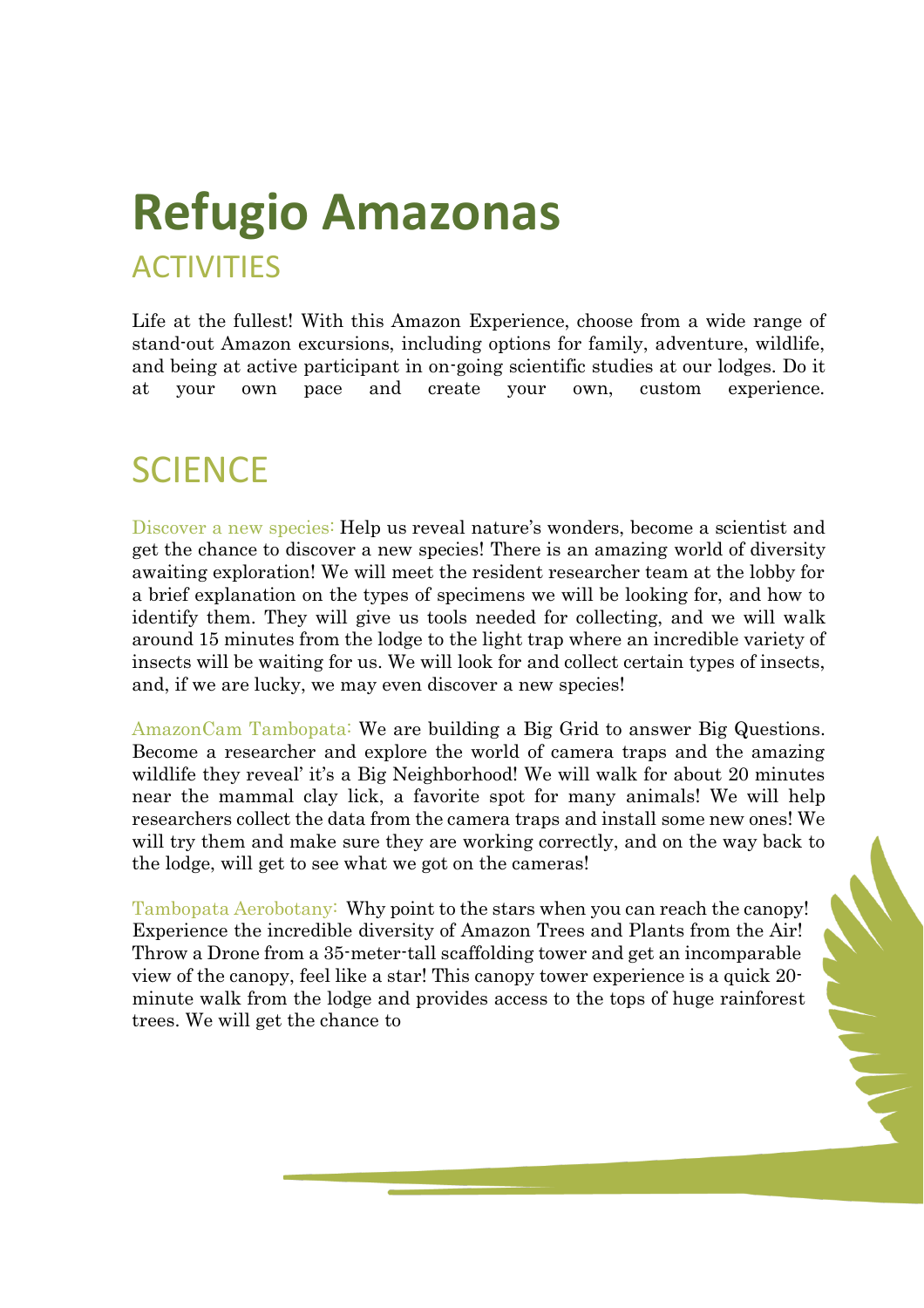observe the researchers programming the drones for their daily route, and we will get unique and amazing pictures and videos of the canopy from the air!

#### ADVENTURE

Mountain biking: If you like action, this is a great way to explore and experience the beauty and excitement of the rainforest along ten kilometers of trails. We provide a GT mountain bike, helmet and cycling gear, water bottle, and your very own mountain bike guide.

### **NATURE**

Chuncho Macaw Claylick : Since Tambopata is the world's best hot spot for macaws, this is a "must-do" on every itinerary. Take a morning trip into the Tambopata national reserve to one of the famous macaw clay licks. The two-hour boat ride from the lodge and into the national reserve also offers outstanding opportunities for seeing wildlife. This clay lick is often visited by three species of large colorful macaws, and many other parrots, and parakeets. Your guide will help you identify the birds seen at the clay lick, as well as other wildlife there and along the river. Binoculars and a provided spotting scope will take you that much closer to wildlife.

Sunset Cruise: Sunsets in the jungle are one of nature's most beautiful spectacles, and one of the best places to enjoy them is from a boat on the Tambopata River. In the afternoon, your guide will take you to a boat for an easy-going, two-hour ride on the Tambopata. Your guide will talk about the dynamics of this Amazonian river as you watch for rainforest wildlife and see macaws fly overhead before enjoying the jungle sunset.

Oxbow Lake Visit: A 45-minute hike through terra firme rainforest brings us to an aguaje palm swamp and the Condenado oxbow lake. Oxbow lakes are amazing habitats, and we'll have the opportunity to experience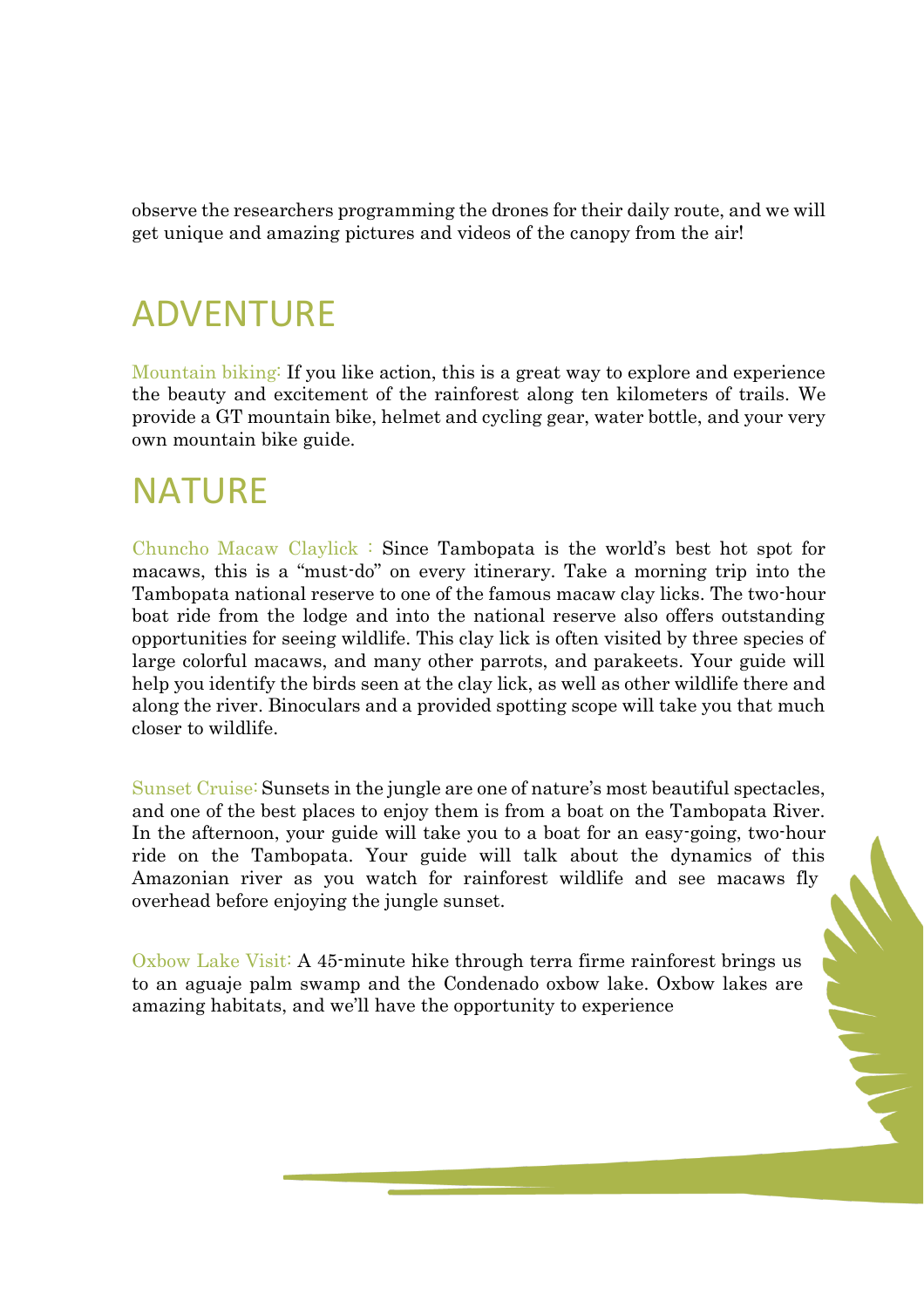one while paddling a traditional canoe or catamaran on Condenado Lake. We will look for lakeside wildlife such as big fish, lots of birds, colorful butterflies, and more, while also hoping to see rare Giant Otters. You will also be rewarded with overhead sightings of macaws and beautiful jungle skies.

Canopy Tower:Let's get to the top and have an eagle's view of the forest. A thirtyminute hike from Refugio Amazonas leads to a 25-meter scaffolding canopy tower. A banister staircase running through the middle provides safe access to the platforms above, and the tower has been built upon high ground, therefore increasing your horizon of continuous primary forest that extends towards the Tambopata National Reserve. From here, views of mixed species canopy flocks as well as toucans, macaws and raptors are likely.

Parakeet clay lick: A fifteen minutes boat ride and sixty minutes hike from Refugio Amazonas will take us to a completely different clay lick used both by parrots and parakeets. We will watch from a blind as parrots and parakeets descend to ingest the clay on a bank. Species such as Dusky headed and Cobalt winged Parakeets come to this clay lick. With luck we will also see some or all the following species in the early morning rush: Mealy and Yellow-crowned Amazons, Blue-headed Pionus, Chestnut-fronted (Severa's) Macaw, and Orange-cheeked (Barraband`s) Parrot. We visit the lick at dawn, when parrots are most active, or in midmorning or early afternoon.

Mammal Clay Lick: Mammals feed on clay too and a peccary clay lick is just 20 minutes on foot from Refugio Amazonas. These wild rain forest pigs show up in herds of five to twenty individuals to eat clay in the late morning. Chances of spotting them are rare but well worth the short hike. Other wildlife also shows up sometimes, including deer, guans, and parakeets. This area has also sometimes featured the nest of the rare Harpy Eagle.

Jungle Orchid Trail: During this activity you can learn about the Orchids in Peru and the project we conducted out in Refugio Amazonas, rescuing and relocating some species with the objective of investigating and conserving certain species. You can visit the greenhouse and if you are

lucky where you can observe the orchids in bloom (according to the season). After an appropriate introduction, you will be able to identify a wild orchid in the forest.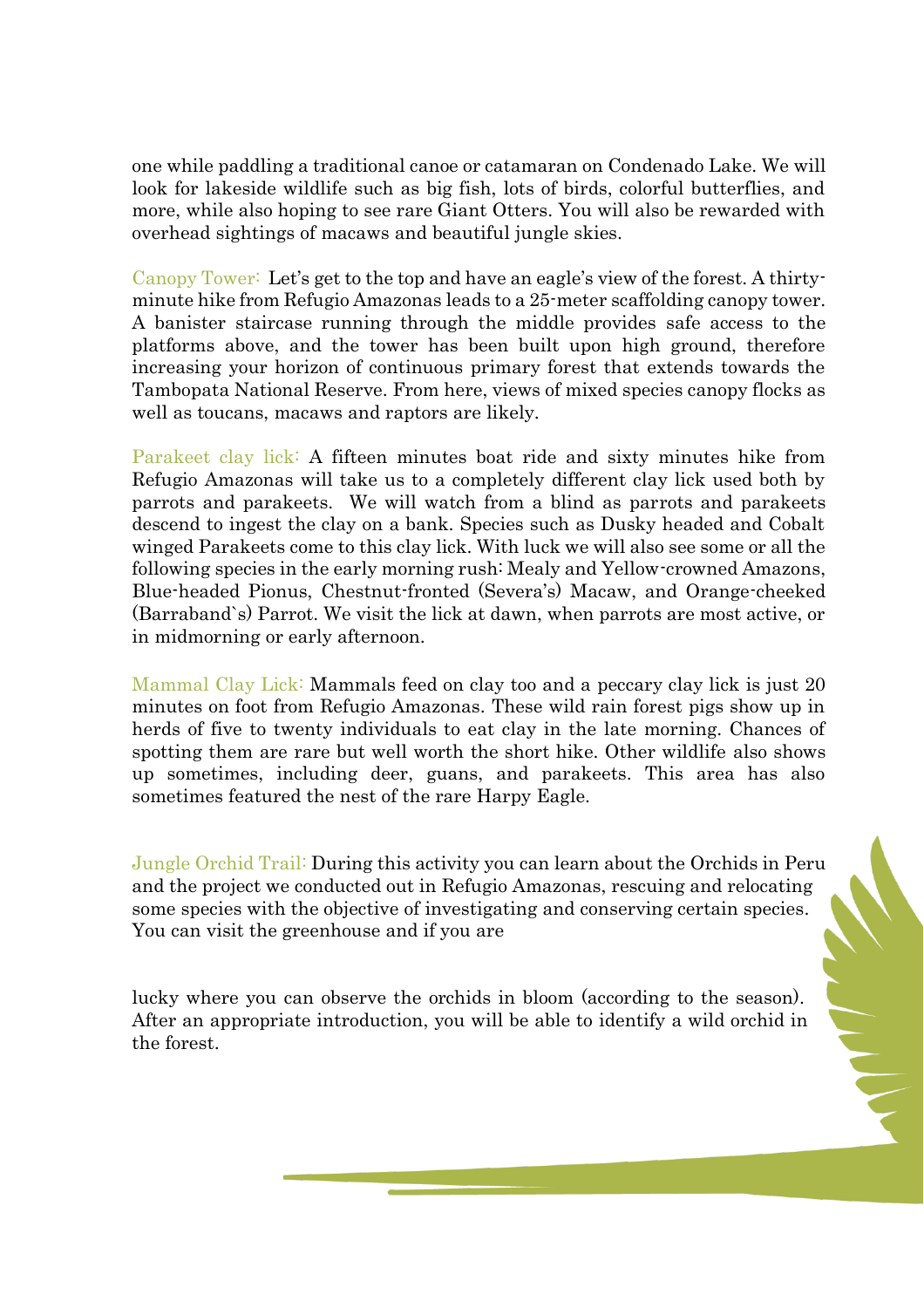This experience will not only lead you to know more about the Amazonian orchids but also about their important ecological relationship.

Overlook Trail: This 2 km trail will take us along the Tambopata River for a great overview. We will show you the differences of a terra firme forest and a secondary forest after passing through both habitats. We will also take breaks at benches that help us witness the Tambopata on its journey through the Amazonian lowlands.

Night Walk: The rainforest comes alive again at night. This is the best time to see a bizarre and beautiful world of sounds, frogs, insects, night skies, and other nocturnal animals. Your guide will take you on a trail near the lodge for an hour and a half exciting hike into the night of the Amazon rainforest.

# LOCAL CULTURE

Farm Visit: On the other side of the river from the lodge, we visit a family owned farm managed by charismatic Don Manuel from the neighboring community of Condenado. He grows a variety of popular and little-known Amazonian crops – just about every plant and tree you see has a story and serves a purpose.

Medicinal Plants Trail : Most medicines come from a medicinal plant in the Amazon, along this trail we will find a diversity of plants and trees that are used by the local people for a variety of purposes. We 'll learn about the medicinal (and other) uses of Ayahuasca, Ajo-Sacha, Yuca de Venado, Uña de Gato, Charcot-Sacha, and Para-Para among several others.

Night Lectures: Nightly lectures prepared by the staff of Refugio Amazonas cover conservation threats, opportunities, and projects in the Tambopata National Reserve.

Brazil Trail Nut and Camp:Refugio Amazonas is in a Brazil Nut forest. This hike is a beautiful old growth patch of Brazil Nut forest that has been harvested for decades (if not centuries) where the remains of a camp used two months a year by Brazil Nut gatherers can still be experienced. We will demonstrate the whole process of the rainforest's only sustainably harvested